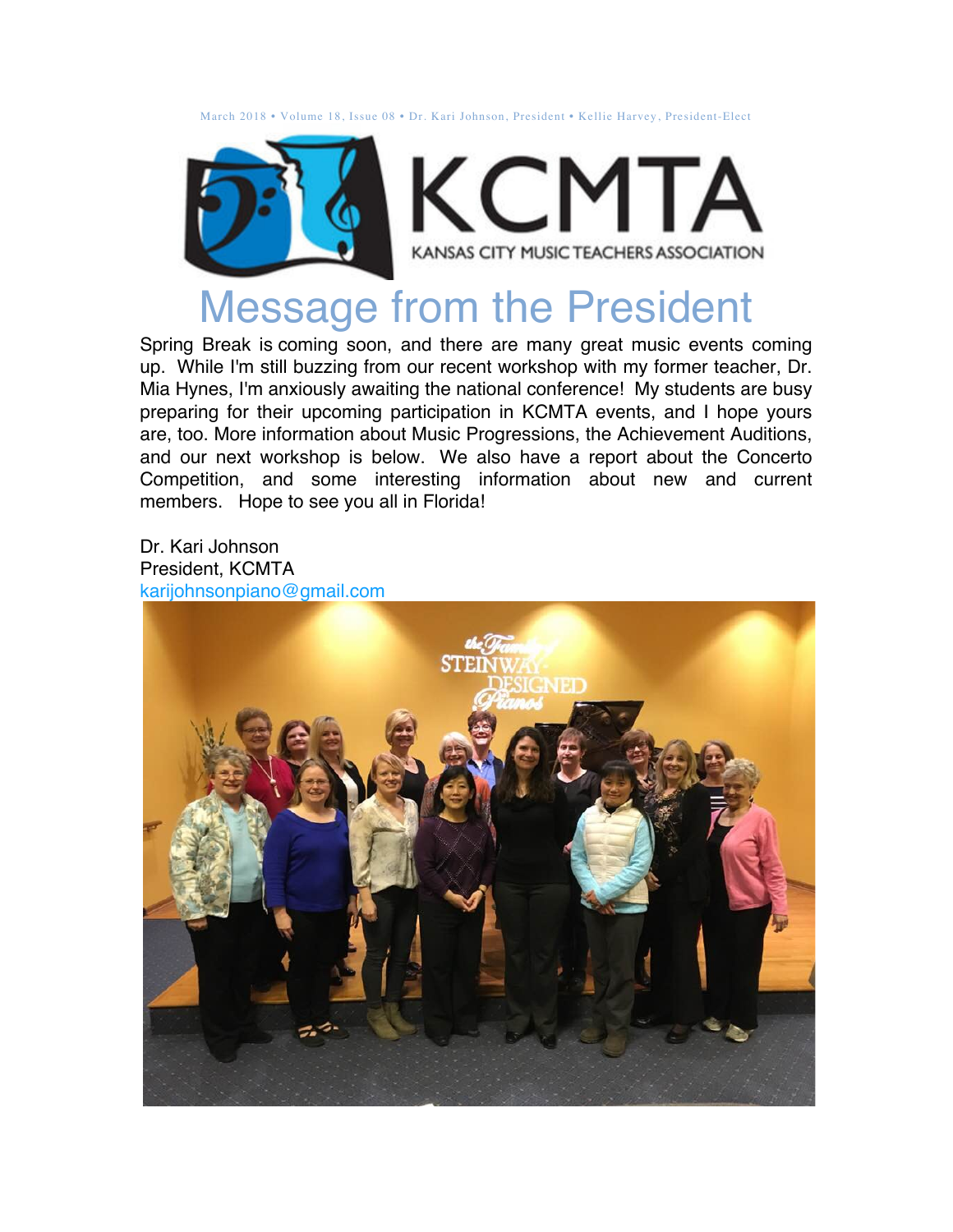# In this Issue:

Music Progressions Update • Achievement Auditions • KCMTA Represents at the National Level • Concerto Competitions Report • April Workshop and Meeting • Welcome New Members

### Music Progressions Update

We have new location information for the Music Progressions this year:

In Lawrence, Music Progressions will be on the same weekend as Kansas City, except it will run it on Friday and Saturday (April 20-21) instead of Saturday and Sunday. Also, the location will change to Central United Methodist Church (1501 Massachusetts Street).

The Deadline for Music Progressions is March 6.

# KCMTA Represents at the National Level

Congratulations and Thank You to the following KCMTA members!\* We are so happy to have you in our membership, and appreciate your dedication at the local and national level!

Dr. Scott McBride Smith, MTNA President

Dr. Janet Fetterman, member of the MTNA National Conference Planning **Committee** 

Karen McClellan, Member for 50 years, will be honored at the National **Conference** 

Lisa Studtmann, MTNA National Certification Commissioner for West Central **Division** 

(\*If I have missed anyone, please let me know, and I will include them in our next newsletter!)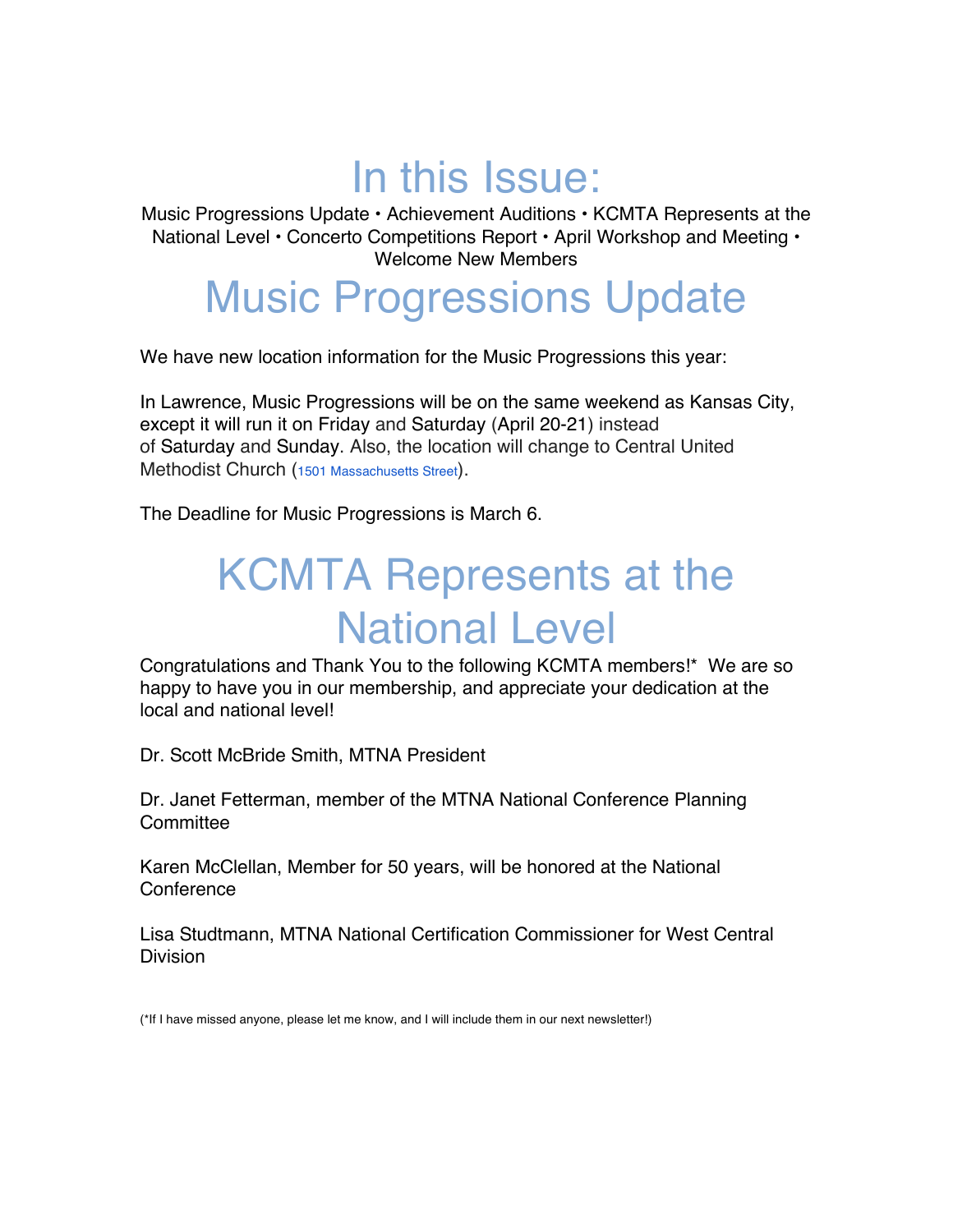## Concerto Competitions Report



#### **Congratulations to the 2018 KCMTA-Heritage Philharmonic Young Artist Concerto Competition Winners!**

**Junhao Wang**, piano, student of Jack Winerock **Haley Stevenson**, violin, student of Brian Homes

Runner-Up: **Sol Park**, piano, student of Jack Winerock **Addison Farley**, violin, student of Chiafei Lin

Honorable Mention: **Abbie Brown**, piano, student of Jim Gamble

Great thanks to the judges, Dr. Meg Gray, Nell French, and Greg Stead, and Schmitt Music Center.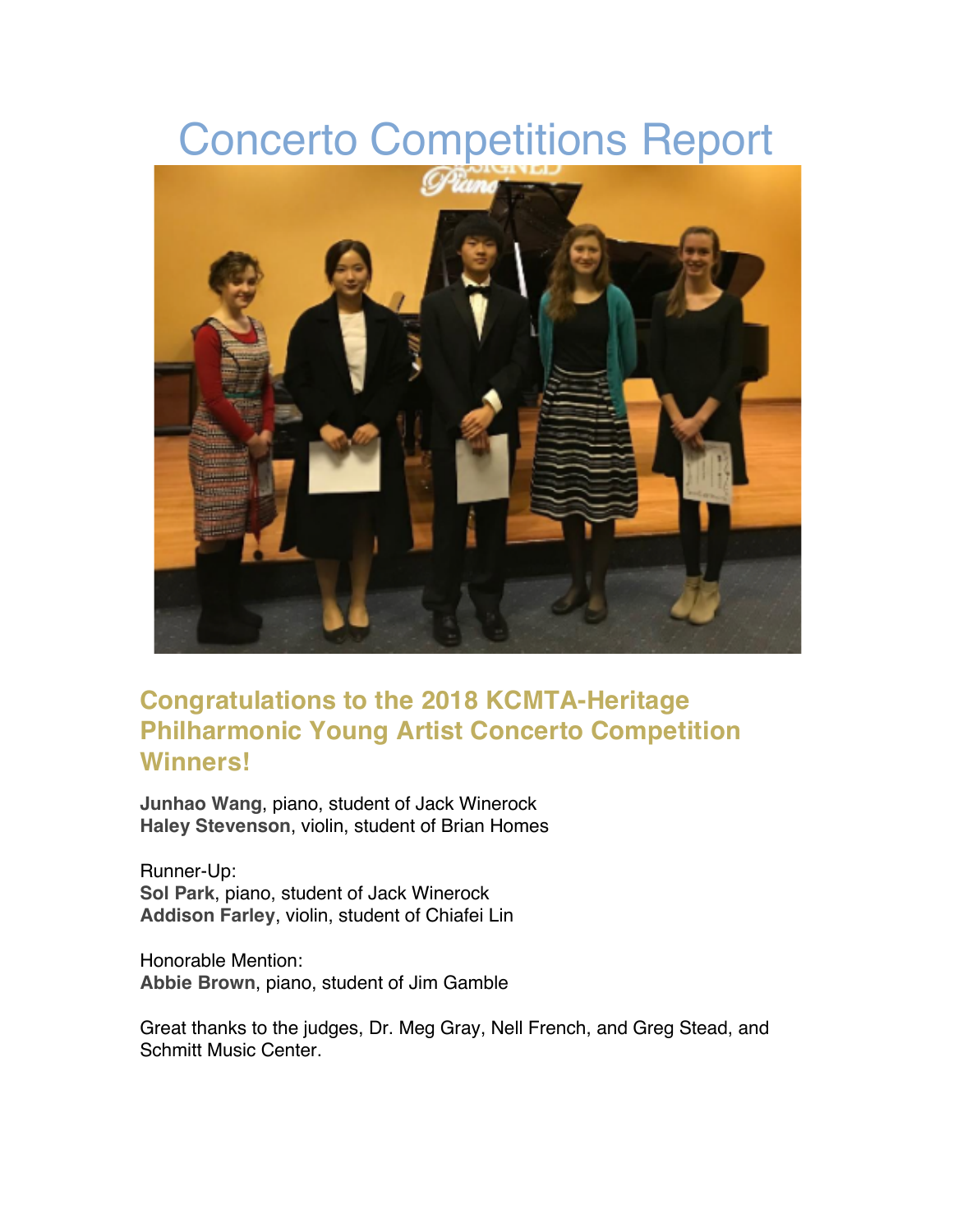#### **Congratulations to the 2018 KCMTA Junior Concerto Competition Winners!**



Young Musicians Division (ages 10 and younger)

1st place: Ryan Zhan, piano, student of Joe Myers 2nd place: Vivian Hsiao, piano, student of Linda Chen 3rd place: Chloe Zhang, piano, student of Joe Myers Honorable Mention: Melody Xue, piano, student of Emily Yeh Honorable Mention: Makayla Gao, piano, student of Emily Yeh

Junior Musicians Division (ages 11-14)

1st place: Ingrid Li, piano, student of Emily Yeh 2nd place: Cherie Liu, flute, student of Emily Yeh 3rd place: Rita Joseph, piano, student of Scott McBride Smith

Great thanks to the judges, Dr. Meg Gray and Dr. Angie Cannon, and Schmitt Music Center.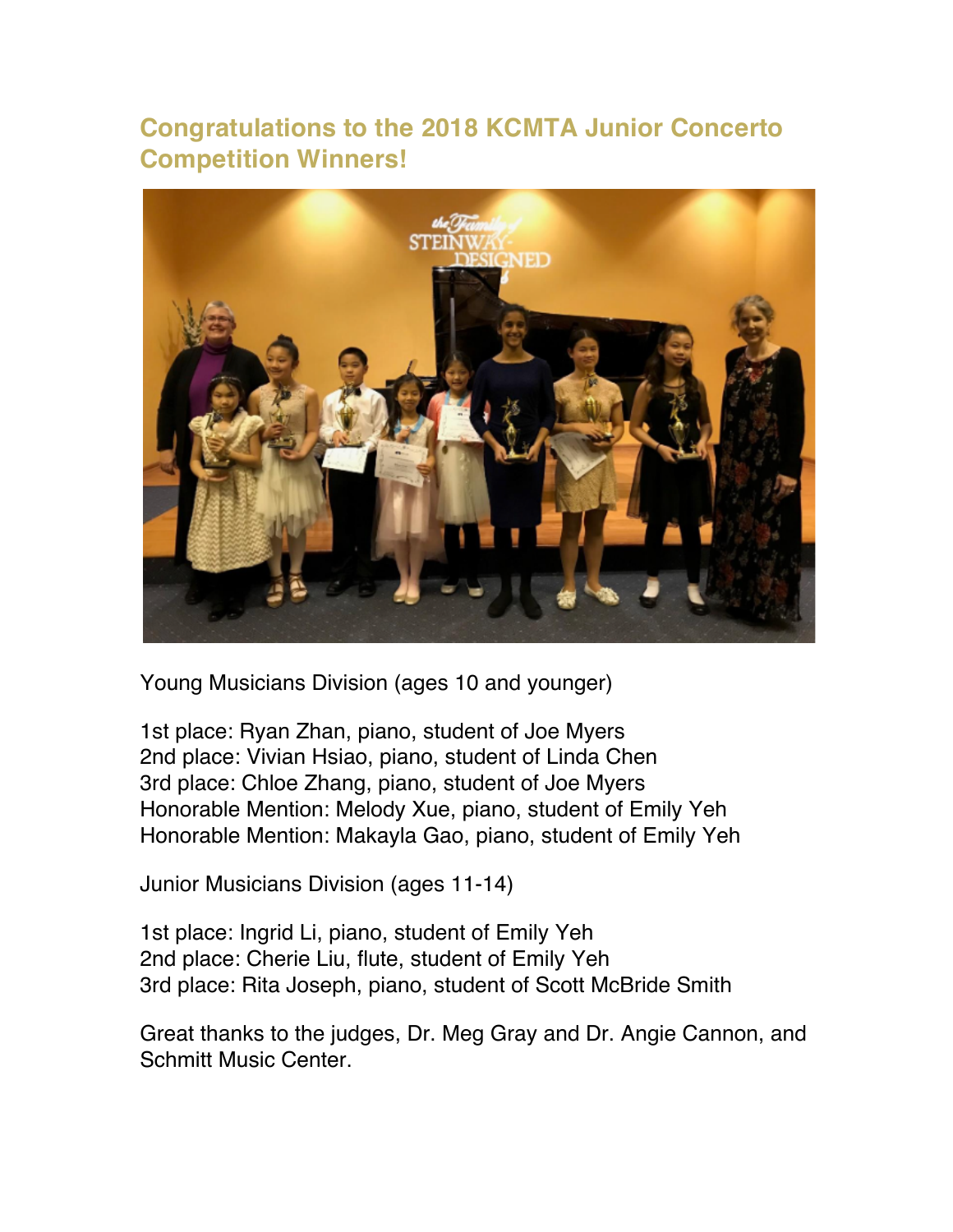# April Workshop and Meeting

Join us on April 3 for a very short meeting followed by a workshop by Sean Chen! This is a joint meeting with Federated Music Club. Please mark your calendar and plan to attend!

"Preparations for Auditions/Competitions" Sean Chen, 2013 Van Cliburn Competition finalist, UMKC Conservatory of Music 10:00 a.m., Schmitt Music

# Welcome New and Reinstating Members

#### **Jonathan Young**

550 Stoneridge Dr. apt. F203 Lawrence, KS Youngj@ku.edu Piano

#### **Kristen Tourville**

1316 SW Granite Creek Dr Blue Springs, MO 64015-6769 602-692-8953 fiddlinshamrock@gmail.com Violin

#### **Elaine Septer**

15019 W 77th Ter Lenexa, KS 66216 913-529-9674 ersepter@gmail.com Piano **Trombone**